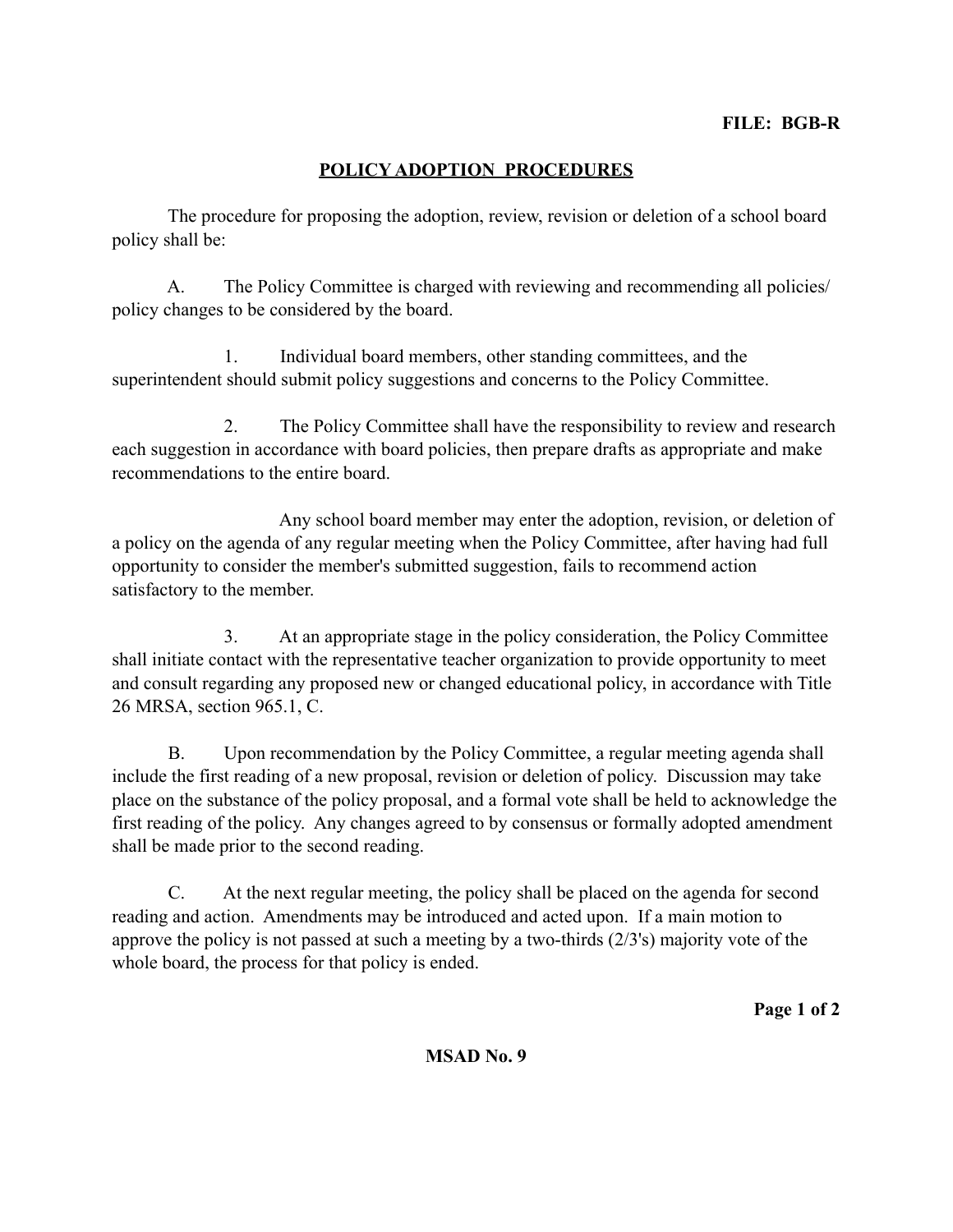However, if special circumstances apply, limited additional time may be obtained for further consideration by the adoption of a motion to table the policy to a specific date no later than five weeks hence.

 D. Immediately upon approval, policies/revisions/deletions shall be disseminated. Policies deleted and changed shall be recalled.

## **Cross Reference: BG SCHOOL BOARD POLICY PROCESS BGB POLICY ADOPTION CHD ADMINISTRATION IN THE ABSENCE OF POLICY**

**Adopted: January 25, 1994** Reviewed: January 29, 2009